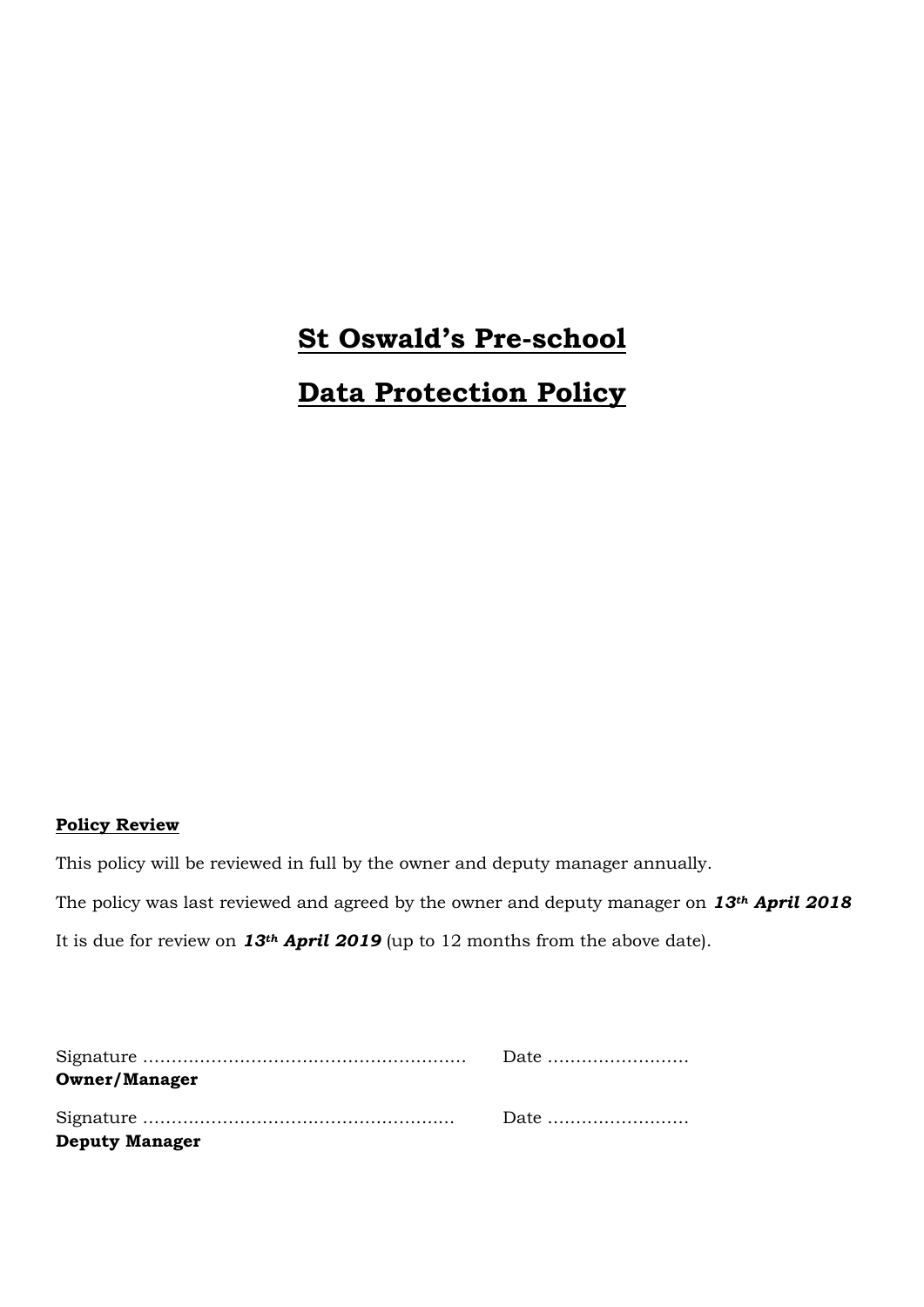# **Data Protection**

In order to provide a quality early years and childcare service and comply with legislation, we will need to request information from parents about their child and family. Some of this will be personal data.

We take families' privacy seriously, and in accordance with the General Data Protection Regulation (GDPR), I will process any personal data according to the seven principles below:

- 1. We must have a lawful reason for collecting personal data and must do it in a fair and transparent way. We will be clear about what data we are collecting, and why.
- 2. We must only use the data for the reason it is initially obtained. This means that we may not use a person's data to market a product or service to them that is unconnected to the reasons for which they shared the data with us in the first place.
- 3. We must not collect any more data than is necessary. We will only collect the data we need to hold in order to do the job for which we have collected the data.
- 4. We will ensure that the data is accurate and ask parents to check annually and confirm that the data held is still accurate.
- 5. We will not keep data any longer than needed. We must only keep the data for as long as is needed to complete the tasks it was collected for.
- 6. We must protect the personal data. We are responsible for ensuring that we, and anyone else charged with using the data, processes and stores it securely.
- 7. We will be accountable for the data. This means that we will be able to show how we (and anyone working with me) are complying with the law.

We have registered with the Information Commissioner's Office, the UK's independent authority set up to uphold information rights in the public interest, promoting openness by public bodies and data privacy for individuals.

We expect parents to keep private and confidential any sensitive information they may accidentally learn about my family, setting or the other children and families attending my setting, unless it is a child protection issue.

We will be asking parents for personal data about themselves and their child/ren in order to deliver a childcare service (see privacy notice). I am required to hold and use this personal data in order to comply with the statutory framework for the early years foundation stage, Ofsted, Department for Education and my local authority.

#### **Access**

Parents have the right to inspect records about their child at any time. This will be provided without delay and no later than one month after the request, which should be made in writing. I will ask parents to regularly check that the data is correct and update it where necessary.

#### **Storage**

I will keep all paper-based records about children and their families securely locked away*.*

If I keep records relating to individual children on my computer, externally or in cloud storage such as iCloud, Google Drive or Dropbox, including digital photos or videos, I will obtain parents' permission. This also includes CCTV. I will store the information securely, for example, in password-protected files, to prevent viewing of the information by others with access to the computer.

Backup files will be stored on an encrypted memory stick which I will lock away when not being used. Firewall and virus protection software are in place.

#### **Information sharing**

We are expected to share information with other childcare providers if a child also attends another setting.

We are also required to share information with Hertfordshire County Council in regards to childcare and early years entitlements.